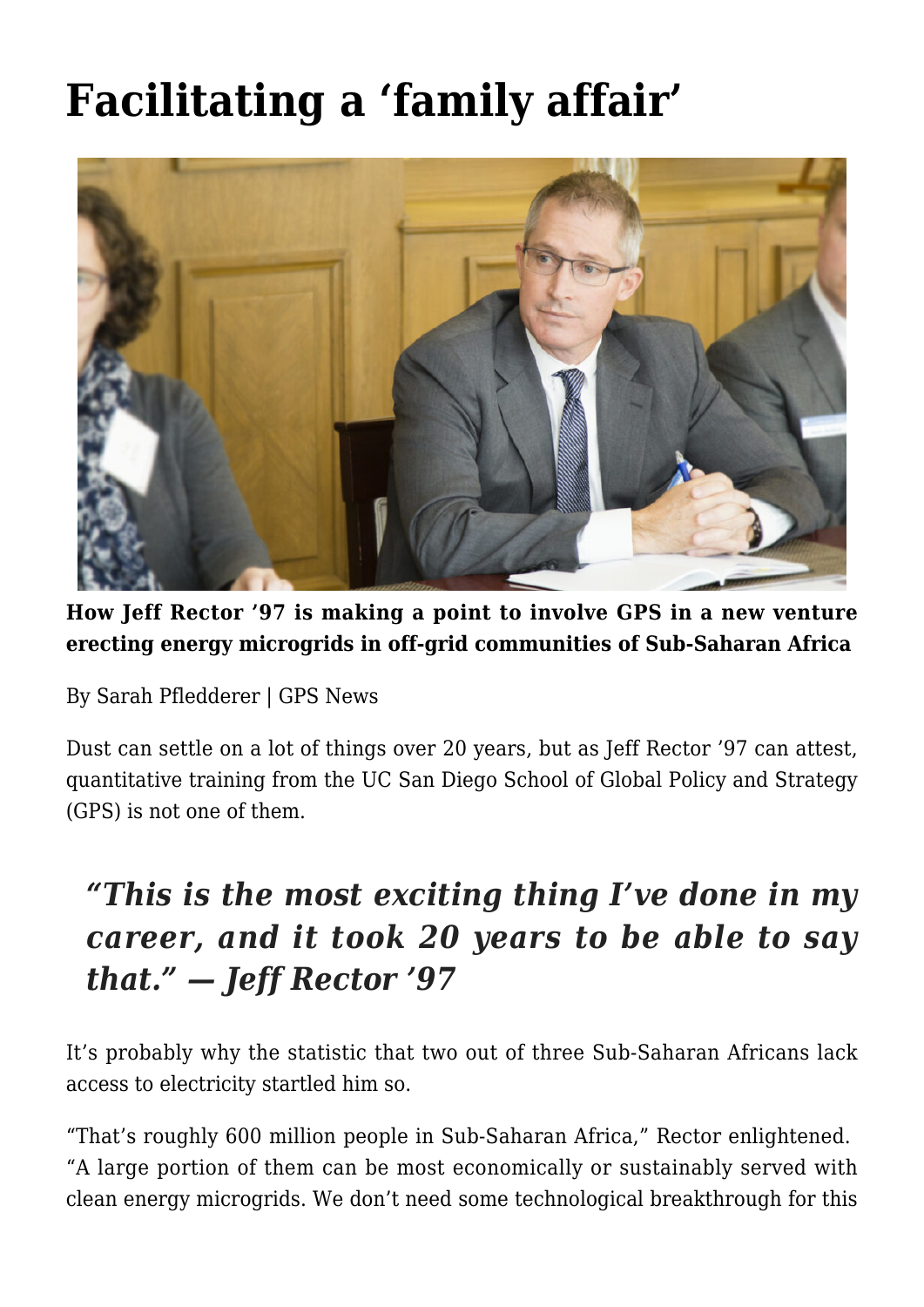to work. Renewable energy is finally cheaper than conventional energy. We know that. So why aren't these being built? They should be.



"Lack of affordable financing is the primary barrier to deployment of this technology — and throughout my career I have learned the techniques that can be applied to facilitate the flow of cheaper debt and equity finance into frontier markets. I can see a solution to this complex problem that few others can and even fewer will act on. In a way, I feel responsibility to do something."

And so he has, launching [Millennium Microgrid](http://mmicrogrid.com/) this spring.

Running on Rector's decades-honed adeptness in advising on development and financing for energy and other infrastructure projects, the company develops decentralized clean energy microgrids in Sub-Saharan Africa and arranges longterm debt and equity financing for them.

Big-picture impacts of Millennium Microgrid aside, the company also serves as a memento to Rector's commitments to GPS and his education.

"This is the most exciting thing I've done in my career, and it took 20 years to be able to say that," Rector disclosed. "It's a reminder of why I went to GPS … and why I see GPS as part of the solution."

#### **Putting an education to use**

Since attending the School, Rector has held a steady gaze on international development opportunities, including via positions at Bechtel Corp., Asian Development Bank and, later, as a project finance attorney. Still today, he serves as special counsel at Sheppard, Mullin, Richter & Hampton LLP, amid growing investments in Millennium Microgrid.

Entering the law, Rector clarified, was not a means to jump ship from his GPS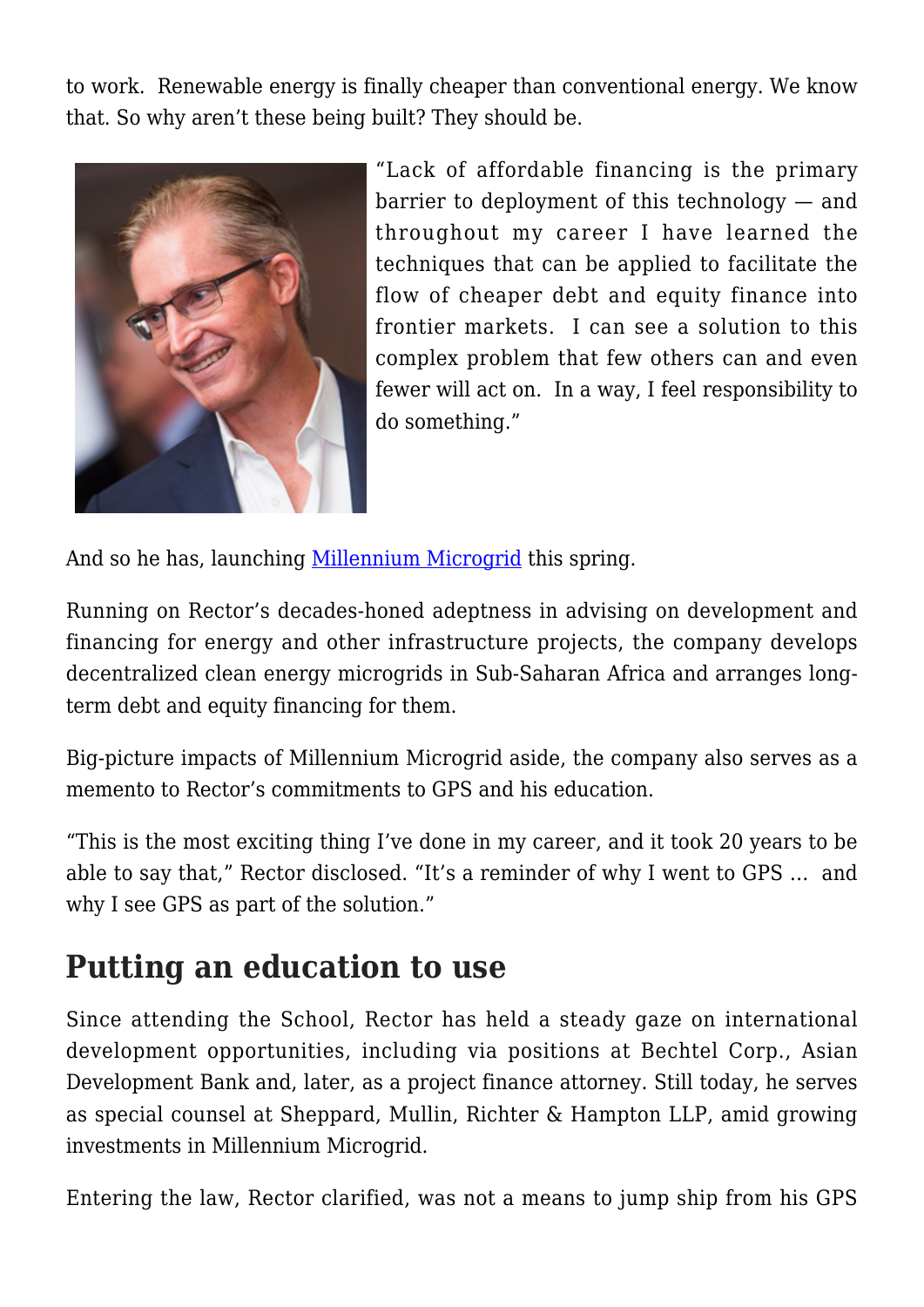education but rather a "continued desire to make use of it."

In fact, Rector added, lawyering in international project finance and in areas of renewable energy — including at Orrick, Herrington & Sutcliffe LLP and Milbank, Tweed, Hadley & McCloy LLP — allowed him to recall many lessons from the School.

"The law is not the only way you form a binding agreement," Rector explained. "Some of the tricks taught at GPS relate to that. I feel I have an insight that most other lawyers, certainly lawyers of comparable experience, really don't have."

Now, he's somewhat paying that experience and wisdom forward, via involving GPS in Millennium Microgrid.

As Professor [David Victor](https://gps.ucsd.edu/faculty-directory/david-victor.html) puts the collaboration, "It's truly a family affair."

# **GPS minds think alike**

"Now is a very interesting and auspicious time for an initiative like this … changing the world by leveraging private capital, which is abundant, and focusing on new technologies for important social purposes," said Victor, who also is a formal adviser for Millennium Microgrid. "What Jeff is trying to do is a beautiful combination of technology, smart schemes for finance and development."

In addition to Victor and Assistant Professor [Jennifer Burney](https://gps.ucsd.edu/faculty-directory/jennifer-burney.html) providing input on Rectors' business plan, GPS [Career Services](https://gps.ucsd.edu/career-services/index.html) Director David Robertson has introduced Rector to contacts, including fellow alumni in Africa, for further feedback.

Equally endearing, Rector embraced  $-$  as part of their capstone projects in Professor of Practice *[Jim Lambright](https://gps.ucsd.edu/faculty-directory/jim-lambright.html)'s* course, Advanced Energy Systems – GPS students' ideas for developing project costing models, as well as assistance with market analysis, literature reviews and identifying key project attributes to locate pilot project sites.

Ambroise Feydeau, [MIA](https://gps.ucsd.edu/academics/mia.html) '17, was one of them.

For Feydeau, the project served as a real-world plunge into the challenges faced by developing economies and by social entrepreneurs like Rector trying to stave them.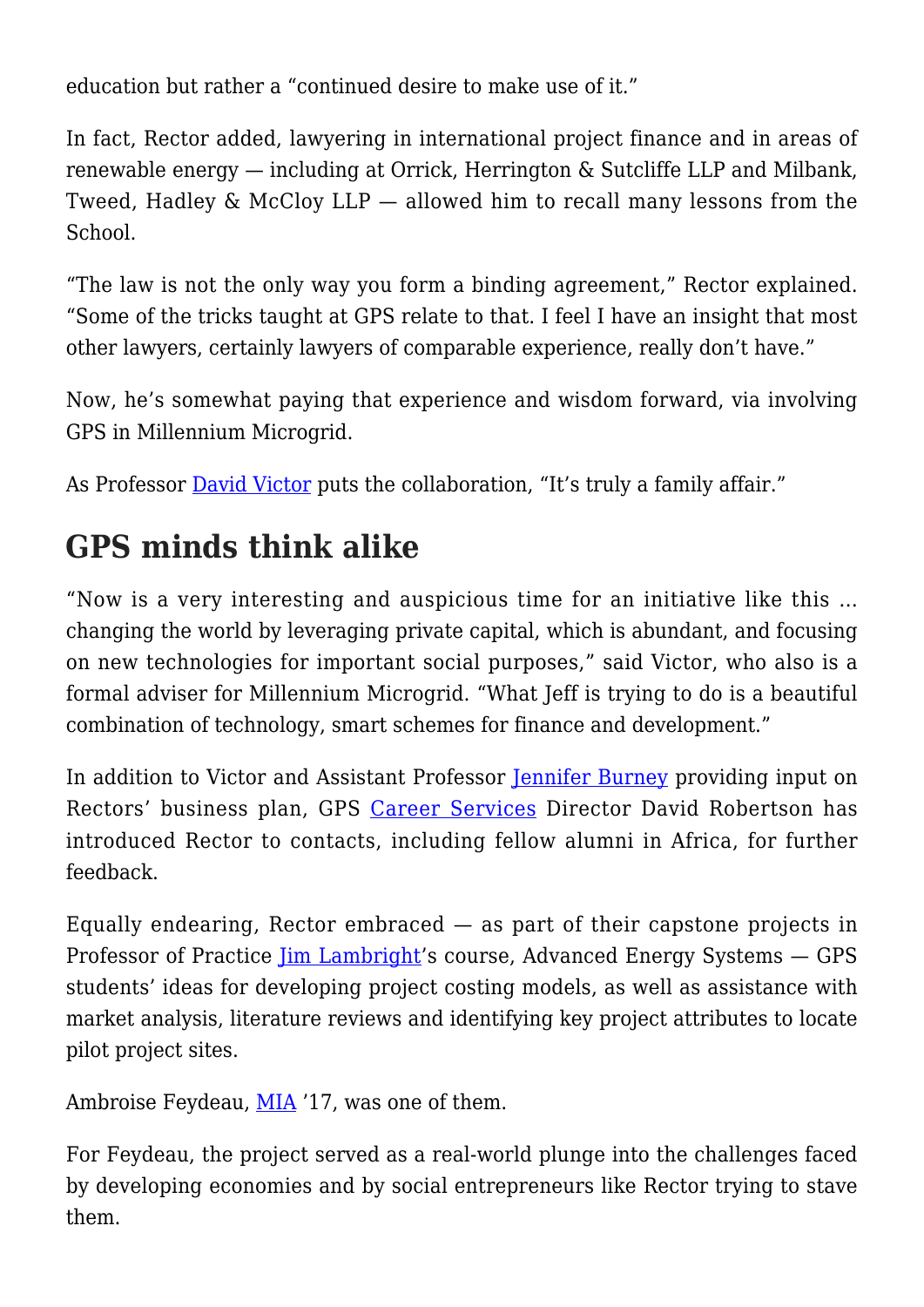"This project came with a great deal of responsibility. We needed to accommodate Jeff's preferences and also provide a final product that was reflective of GPS's academic quality," Feydeau said. "It was a perfect culmination of our environmental policy training at GPS."

# *"What Jeff is trying to do is a beautiful combination of technology, smart schemes for finance and development." — Professor David Victor*

Kristen Hamel, MIA '17, also had a hand in the assignment.

"I am planning on building my career in rural electrification in developing countries, so it was a great experience to deep dive into the many political, business and developmental challenges these markets face," Hamel said, and added of working with Rector: "Having the guidance and support of an alum, who knew the skills and background that we had, allowed us to best utilize the resources of our team to make this project a success for both Millennium Microgrid and our team."

# **Connections matter**

Extending experiential learning opportunities to his alma mater, as well as connecting with students and alumni is no far stretch for Rector, however.

Tapped into the School's alumni network as an active member of its [International Advisory Board](https://gps.ucsd.edu/about/who-we-are.html#2016%E2%80%9317-Members) and [Alumni Board](https://gps.ucsd.edu/alumni-giving/alumni-board.html) — and former Alumni Board president — Rector also often returns to campus and occasionally travels abroad to support the School's [research centers,](https://gps.ucsd.edu/faculty-research/research/index.html) including attending the [Center for U.S.-](https://usmex.ucsd.edu/) [Mexican Studies'](https://usmex.ucsd.edu/) flagship program Mexico Moving Forward in Mexico